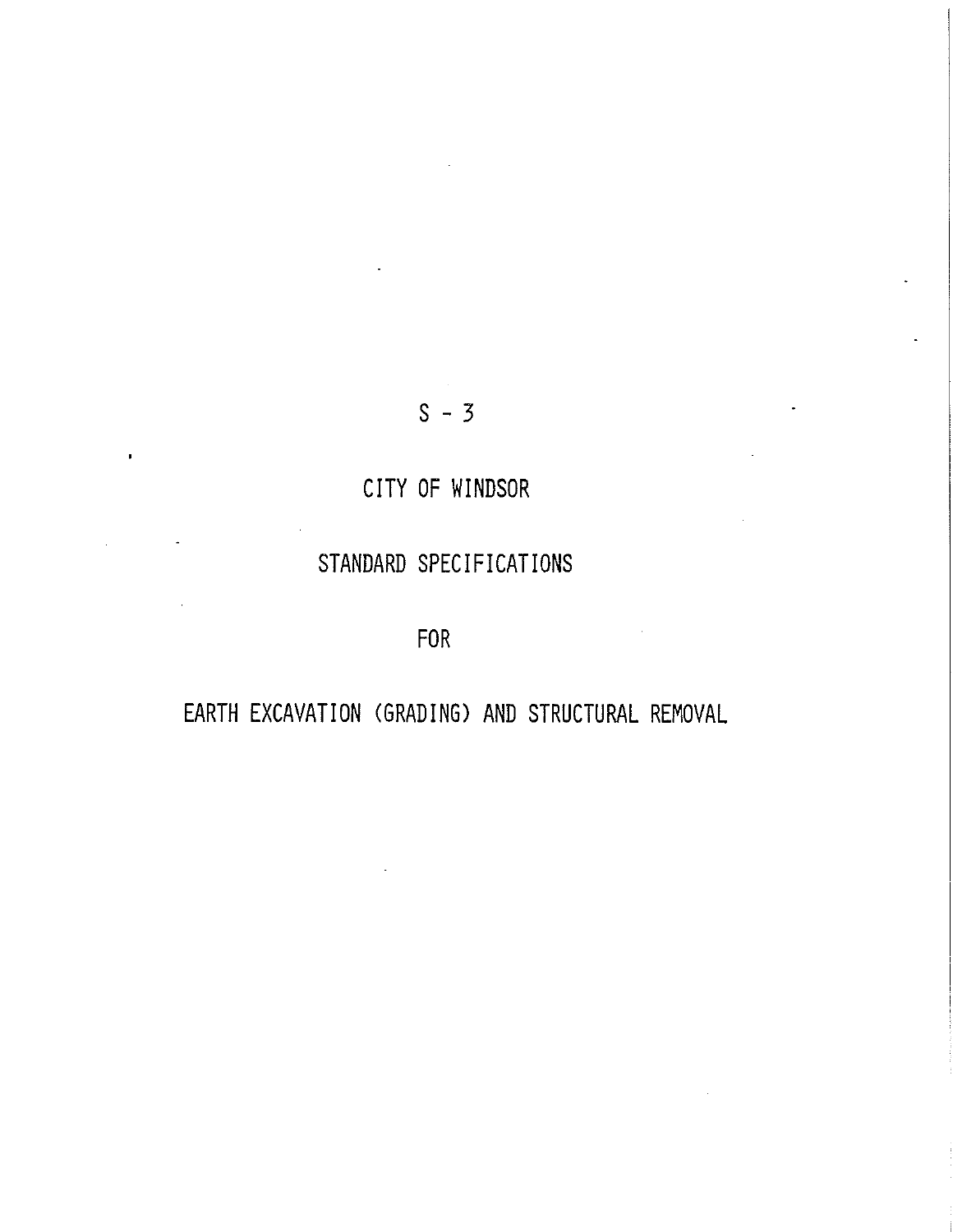## CITY OF WINDSOR

 $\lambda$ 

# STANDARD SPECIFICATIONS

# FOR

## EARTH EXCAVATION (GRADING) AND STRUCTURE REMOVAL

# **INDEX**

 $\ddot{\phantom{0}}$ 

**PAGE** 

| 1.      | <b>GRAD ING GENERAL</b>               |   |
|---------|---------------------------------------|---|
| 1.01    | Description                           |   |
| .02     | Measurement for Payment               | 2 |
| $.03 -$ | Classification                        | 2 |
| .04     | Basis of Payment                      | 2 |
| .05     | Classification of Excavated Materials | 2 |
| .06     | Earth Excavation                      | 3 |
| .07     | Measurement for Payment               | 4 |
| .08     | Demolition and Removal of Structures  | 5 |
| .09     | Demolition                            | 5 |
| .10     | Disposal of Debris                    | 5 |
| .11     | Salvage                               | 6 |
| .12     | Excavation                            | 6 |
| .13     | Backfilling and Trimming              | 6 |
| .14     | Measurement for Payment               | 6 |
| .15     | Basis of Payment                      | 9 |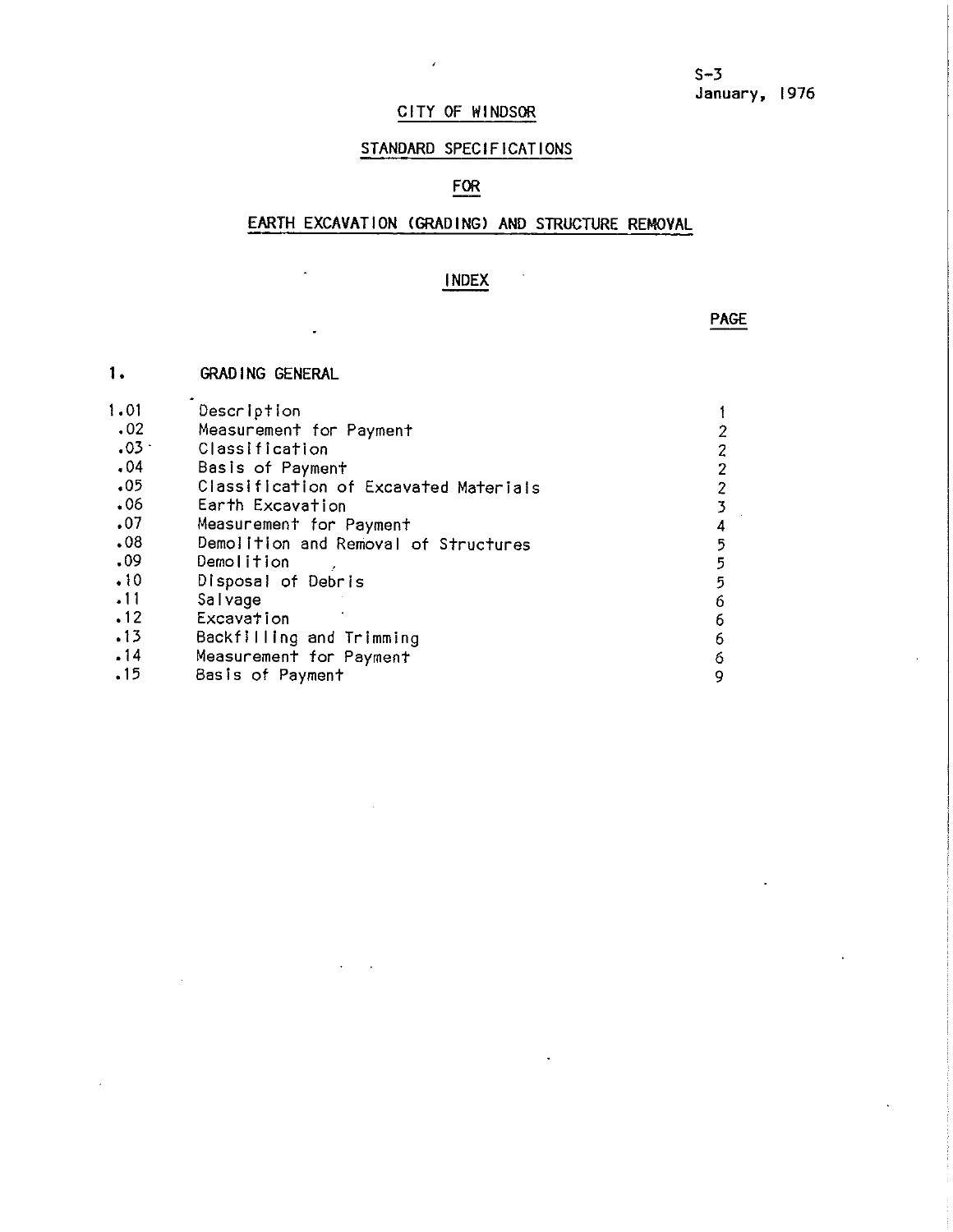## CITY OF WINOSOR

## STANDARD SPECIFICATIONS

## FOR

## EARTH EXCAVATION (GRADING) AND STRUCTURE REMOVAL

#### **1**• **GRADING GENERAL**

#### $1.01$ **DESCRIPTION**

The Contractor shall do all the excavation and grading within or without the limits of the street right-of-way, required In the construction of the roadway, side intersections, side entrances, road ditches, off-take ditches, detours, all outlets to structures, and haul Ing and placing of the excavated materials as specified on the contract drawings.

The Contractor shall not excavate materials until after the original cross-section measurements have been taken on the area. He will be advised by the Commissioner of Works within 48 hours of his request.

The Contractor shall perform all excavation operations in such a manner as to avoid the saturation by flooding of embankment materials and roadway foundation materials, either by providing effective surface drainage during all stages of the work, or In the case of sub-excavation and stripping operations where provision for surface drainage is not feasible, by placing the backfill materials as soon as practical fol lowing the excavation work.

All ice and snow shall be removed from any portion of the work either prior to or during any stage of ditching, stripping, excavation embankment construction, sub-excavation, and any other grading operation, whenever deemed necessary by the Commissioner of Works. Such removal of snow and ice shall be incidental to and included In the unit price bid for Earth Excavation.

All materials that are to be incorporated in the work shall be subject to test by the Commissioner of Works to determine their suitability for the portions of the work in which they are to be placed. Such tests may consist of chemical or physical analysis to determine the organic .content, capacity, density, stability or any other properties pertinent to the satisfactory completion of the work as proposed. Material not satisfactory or material In excess of the quantity requirements for the project shall be disposed of in waste areas provided by the Contractor outside the limits of the contract and at his own or within the contract limits as directed by the Commissioner of Works.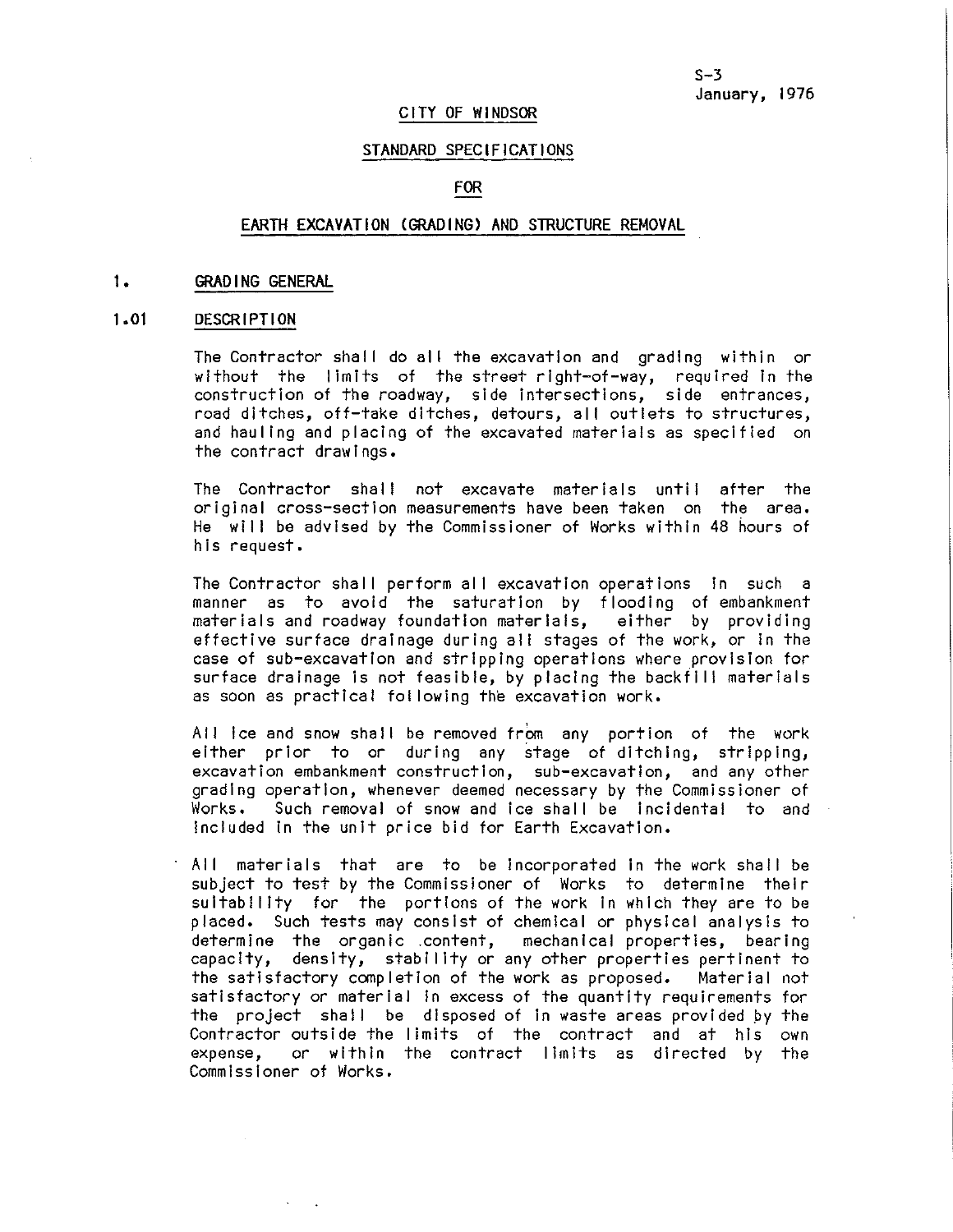$\mathbf{f}$ 

All completed excavations and embankments shall truly conform to the lines, given by the Commissioner of Works and shall be trimmed to his satisfaction.

## 1.02 MEASUREMENT FOR PAYMENT

Volumes of all classes of excavation described under grading will be measured in excavation and computed in cubic yards by method of average and areas.

## **1.03 CLASSIFICATION**

Excavated materials will be classified as either "Rock Excavation"<br>or "Earth Excavation" in accordance with Section 1.5 or "Earth Excavation" In accordance with Section 1.5 "Classification of Excavated Materials".

## **1.04 BASIS** OF **PAYMENT**

Payment will be made in accordance with the Contract unit prices as bid on the component Items of the work and such payment.will be in full compensation for excavating, hauling and placing, shaping and trimming, in conformity with the lines given by the Commissioner of Works and any other work incidental thereto, excepting those items<br>of work, if any, for which additional payment is provided under if any, for which additional payment is provided under this specification for such items.

## **1.05 CLASSIFICATION** OF **EXCAVATED MATERIALS**

#### **DESCRIPTION**

All excavated materials shall be classified for purposes of payment as "Rock Excavation" or "Earth Excavation" In conformity with the fol lowing:

(1) Rock Excavation

"Rock Excavation" means,

- (a) boulders and rock fragments measuring In volume twentyseven cubic feet or more; but
- (b) notwithstanding clause (a) the removal of dense tills,<br>hardpan, and any other similar materials, shall not be and any other similar materials, shall not be "Rock Excavation" for purposes of payment.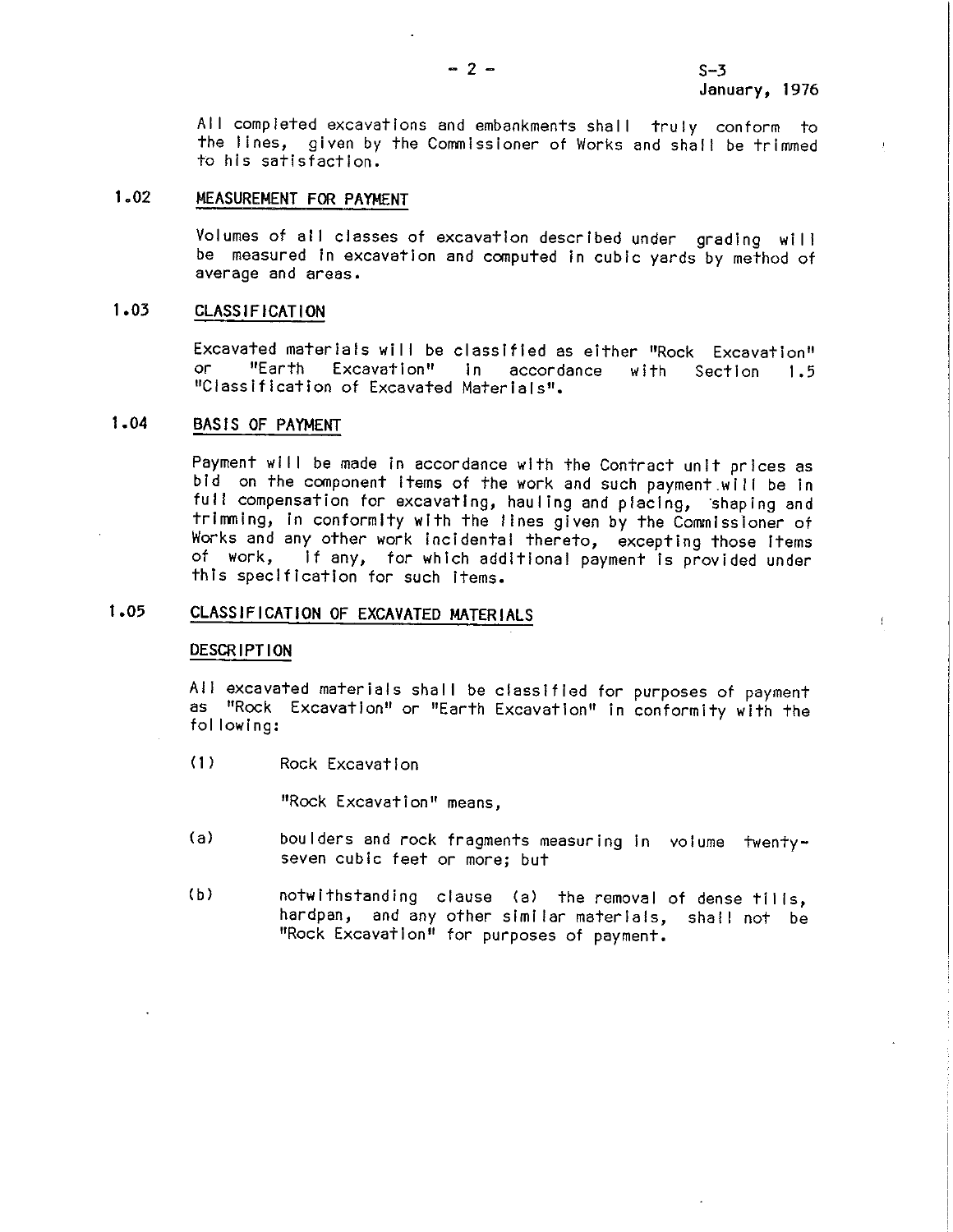Payment as "Rock Excavation" for boulders or fragments or rock shall be based on actual measurement only and the Contractor shall give the Commissioner of Works-opportunity to make the required<br>measurement. The City will not make payment for boulders or The City will not make payment for boulders or fragments based on estimates thereof nor wl I I the City make payment tor boulders or fragments which have not been measured.

Separate payment methods shall be provided for the removal of concrete pavement and other pavements, curb and gutter, concrete structures, and masonry wal Is. For purposes of payment the removal of these items shall not be classified as "Rock Excavation".

### (2) Earth Excavation

"Earth Excavation" shall comprise the excavation of all other materials of whatsoever nature that do not come under the classification of "Rock Excavation", excepting such items that may be included In the Tender to cover the specific work.

"Earth Excavation" shall include the removal of:

- (a) corduroy from old roadbeds; and<br>(b) frozen earth material: and
- $(b)$  frozen earth material; and  $(c)$  loose and shattered rock and
- loose and shattered rock and debris of fragment volume less than 27 cubic feet
- (d) street car railway tracks including all ballast attachments and ties if all of the latter are shown on the drawings
- (e) dense til Is, hardpans, and any other similar materials.

## **1.06 EARTH EXCAVATION**

This work shall include all excavation such as that required to complete earth cuts, ditching, sub-excavations, under fill stripping and transition or grade point-treatments; and shall<br>include-hauling, handling, and incorporation of the suitable and incorporation of the suitable materials into embankment construction, and shall include the hauling and handling of the unsuitable materials and the trimming of such unsuitable materials along the embankment slopes or elsewhere.

The Contractor shall not excavate outside of the slopes or ·below the established grade unless directed by the Commissioner of Works.

Should the Contractor (unless ordered\_by the Commissioner of Works) excavate below grade, he shall be required to backfill such excavations with suitable materials and compact It in 6" layers or less, for which no payment will be made for the obtaining, hauling, handling, placing or compaction of such backfill material.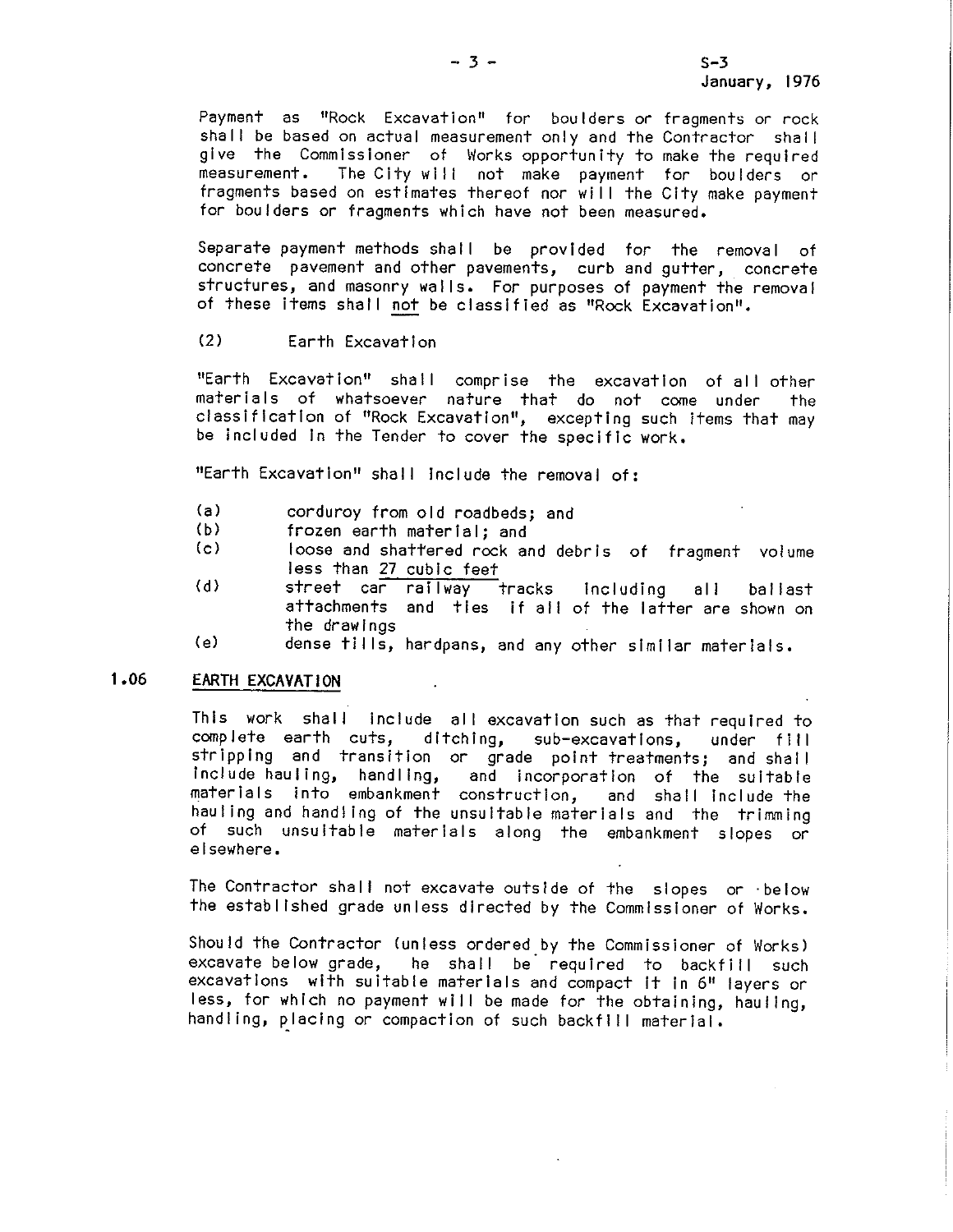All deposits of frost heave and unsuitable materials shall be removed below subgrade to the lengths, widths and depths as shown on the construction drawings and such unsuitable materials shall be replaced with acceptable material and compacted in place.

All earth cuts shall be finished to true sections as excavations<br>progress. Ditches in roadway cuts will be constructed as soon as Ditches in roadway cuts will be constructed as soon as possible to provide drainage in the cut to prevent softening of the subgrade.

Where tile subdrainage is required in bases of roadway cuts the work must be completed at the time the ditches are being constructed.

Roadway foundations under embankments of 4' or less in height shall be stripped of all unsuitable materials to the widths and depths as shown on the construction drawings.

All earth grade roadway surfaces shall on completion be compacted and shaped to the specified grade and cross-section. The finished surfaces shall not deviate more than 1/10th of a foot from the specified grade and cross-section, and shall be compacted to a minimum of 95% of the maximum Standard Proctor dry density as determined by A.S.T.M. Designation D-698. The surfaces shall be maintained to these grade and cross-section tolerances, and to a density of not less than that specified until the project, or that<br>portion thereof as accepted or, if the project includes the portion thereof as accepted or, construction of the granular base course, until the surfaces are covered with granular base course. The constructing and shaping of the earth roadway surfaces shall be considered incidental to and included In the unit pr.Ice bid for "Earth Excavation", and no separate payment will be made for any such work. For the rolling of earth roadway surfaces, payment will be made under the unit for "Compaction Equipment Rental".

Boulders and rock fragments, 135 cubic feet and greater In volume from within earth roadway and ditching excavation sections will be measured and paid for as "Rock Excavation".

## 1.07 MEASUREMENT FOR PAYMENT

Materials excavated in cut shall be measured above the established<br>grade, Excavations, below the established grade will be measured Excavations below the established grade will be measured only when such excavations are ordered by the Commissioner of Works.

Measurement for materials excavated in transition or grade point treatments, sub-excavations and underfill stripping shall be limited; to the neat lines of excavation as specified or as directed by the Commissioner of Works.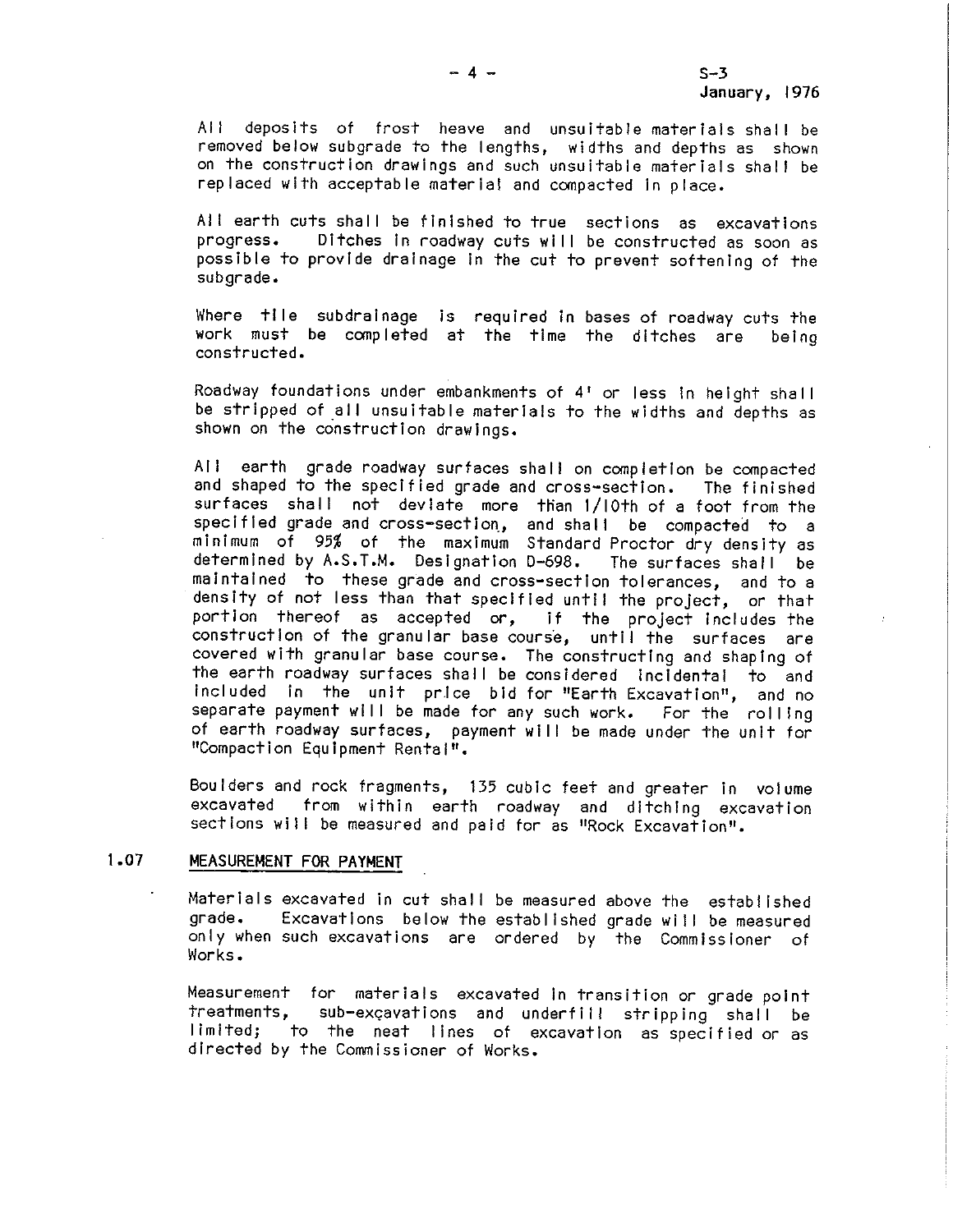#### BASIS OF PAYMENT

Payment for excavation shall be made at the Contract unit price per cubic yard for "Earth Excavation" and shall be compensation in full for all excavation and for hauling, placing and trimming of excavated materials all as herein required.

Payment for backfilling sub-excavations and transition or grade point treatments will be made in accordance with the specifications for the materials used for such work,

## J.O8 DEMOLITION AND REMOVAL OF STRUCTURES

#### **GENERAL**

The fol lowing sections of the specification cover the requirements for demolishing, salvaging and removing wholly or in part the various items designated to be removed or partially removed and for the backfilling of the resulting trenches, holes and pits.

## I • **09 DEMOLI** Tl ON

Demolitions shall be carried out in such a manner and with such equipment as not to disturb adjacent pavement, utilities or other works to be left in place and with such care as to leave undamaged materials designated to be salvaged. Where a section of pavement, sidewalk, curb and gutter, or other structure is to be removed, the broken edges of the portions to be left in place shall, where necessary, be squared up and trimmed to the lines specified by the Commissioner of Works,

## 1.10 DISPOSAL OF DEBRIS

Concrete or clay pipe may be demolished by rupturing the pipe with suitable equipment and leaving the debris in the trench in such a manner as to eliminate all voids when the fragments to remain will not be detrimental to the work. Except as otherwise specified, other concrete and masonry shall be used for rip-rap or embankment construction within the limits of the contract and shall be disposed of outside the right-of-way at locations arranged for by the Contractor when unsuitable or surplus to construction requirements.

Timber, steel and materials other than concrete or masonry, which are not designated on the contract drawings for salvage, shall become the property of the Contractor and shall be removed from the right-of-way. The removal of fences shall be as specified in the The removal of fences shall be as specified in the contract documents.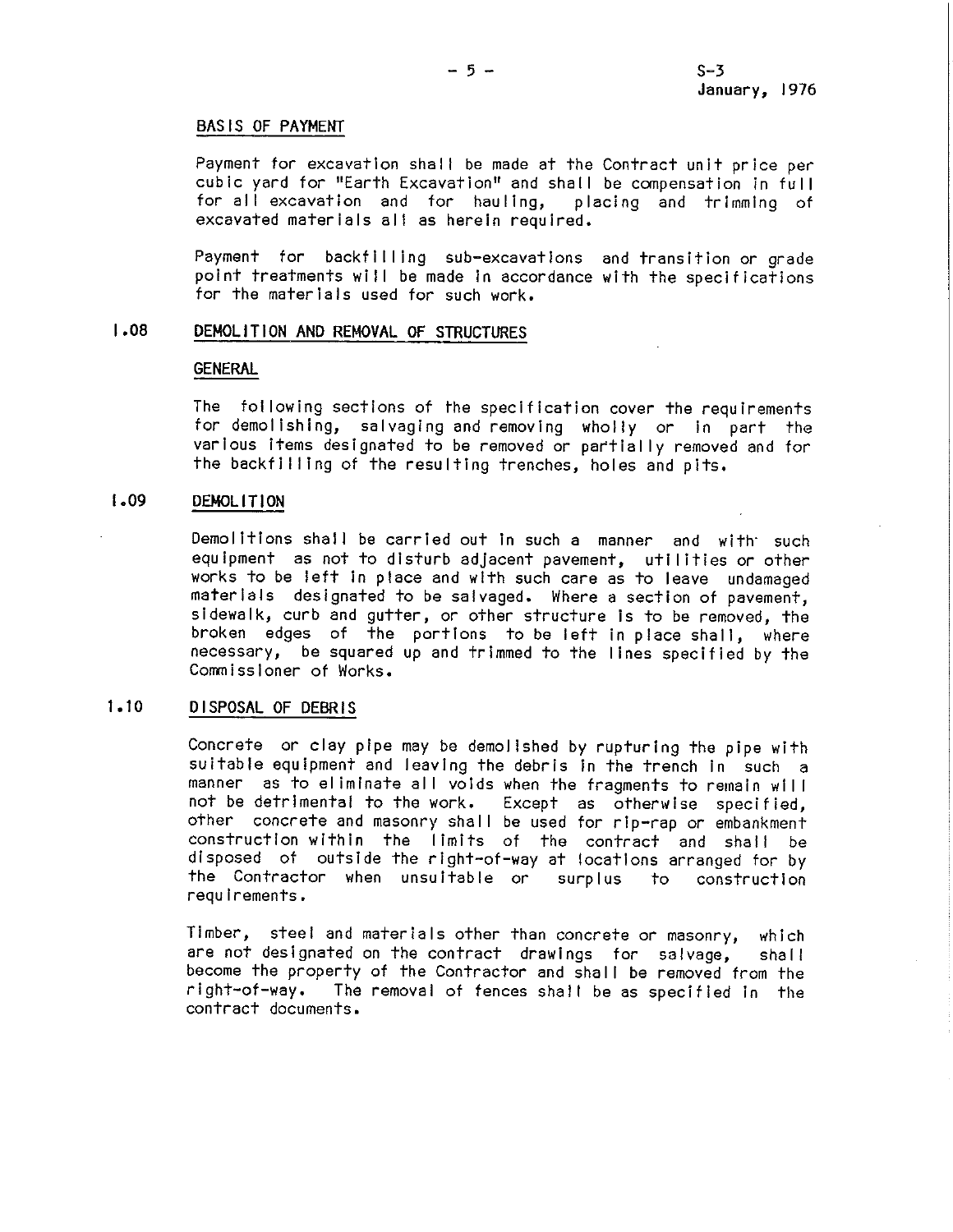## **1.11 SALVAGE**

Where manholes, catchbasins and ditch inlets are to be demolished, castings and riveted grating conforming to City Standards shall be carefully removed and stockpiled for use elsewhere on the contract or delivered to the nearest City yard when surplus to the contract requirements. Where fences are to be dismantled, the fabric shal I become the property of the Contractor and removed from the rightof-way.

Other materials, when designated in the Contract to be salvaged, shall be dismantled, stockpiled or otherwise handled as set out elsewhere within the contract.

## **1.12 EXCAVATION**

Excavation required for the work to be carried out under this specification shall be performed in such a manner as to leave undisturbed, adjacent structures or other work to be left in place and to save where necessary, for purposes of backfill, the acceptable excavated materials. Where payment for the Item to be removed is by the cubic yard, excavation, shall be carried out to such an extend as to permit the measurement by the Commissioner of Works of the volume of concrete or masonry to be removed. Excavated material which is not required for the backfilling of the void resulting from the structure removal shall be used for embankment construction or disposed of as set out elsewhere In the contract documents.

## **1.13 BACKFILLING AND TRIMMING**

After the removal or partial removal of the structure, where filling is required of the resulting trench hole or pit, the Contractor shall backfill to the required grade using the excavated materials, if suitable and imported materials as required and shall level and trim the site to provide sightly contours and adequate Backfill material shall be placed in layers not exceeding six inches and shall be compacted to 95% of the maximum dry density In the case of earth and 100% of the maximum dry density in the case of granular material.

## **1.14 MEASUREMENT FOR PAYMENT**

## **Removal of Pavements Concrete Base and Cement Treated Base**

The removal of pavements concrete base and cement treated base will be measured for payment in square yards in place. No deductions will be made from the computed areas for the spaces occupied by manhole and catchbasin castings. The removal of concrete pavement, asphalt covered concrete pavement, concrete base and cement treated base wi II be measured for payment whether on the roadway surface or within an excavation. The removal of asphalt pavement will be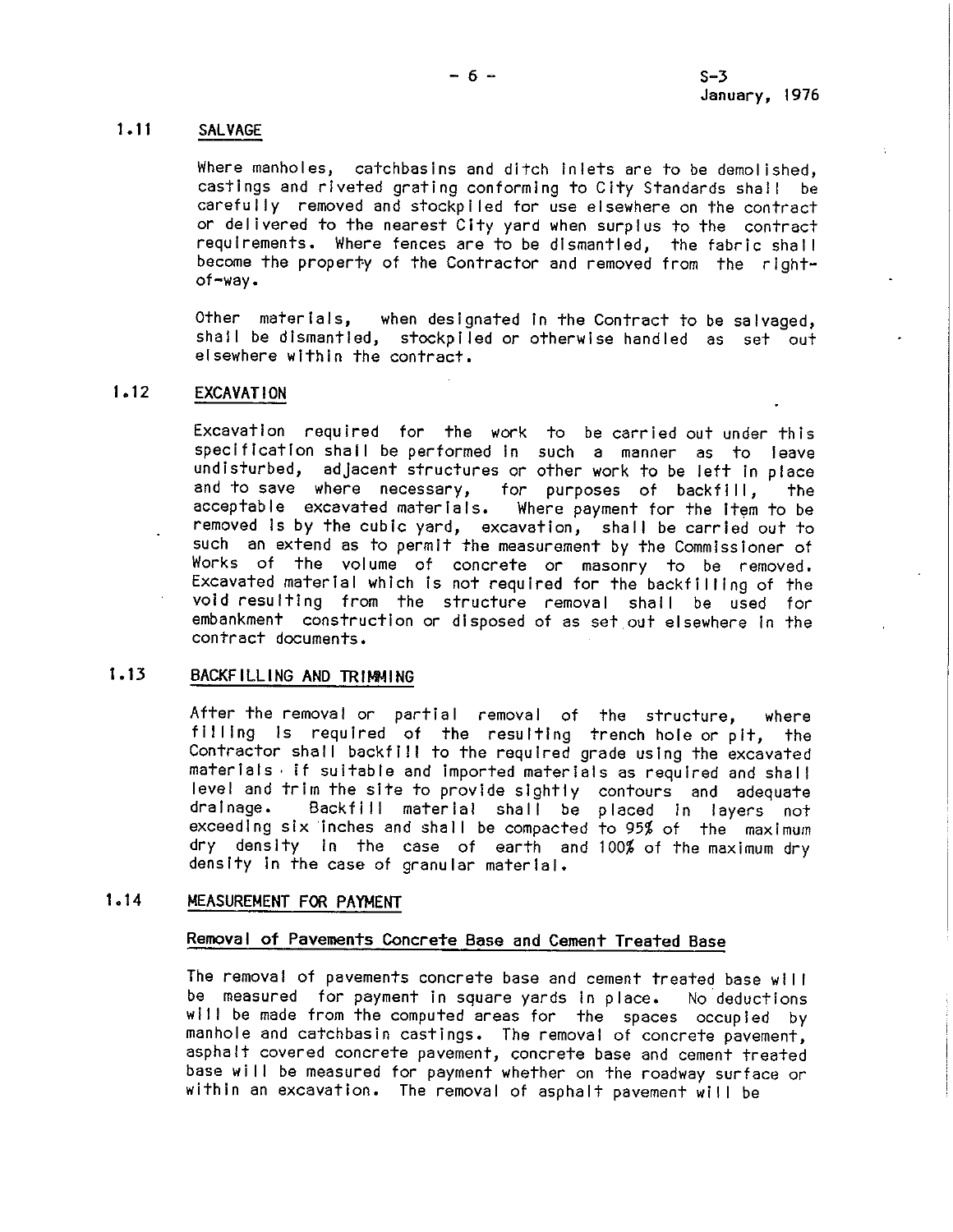## 1,14 MEASUREMENT FOR PAYMENT (continued)

## Removal of Pavements Concrete Base and Cement Treated Base (continued)

measured for payment only when the pavement forms the roadway<br>surface. When asphalt pavement is encountered elsewhere within an When asphalt pavement is encountered elsewhere within an excavation, it will be paid for at the contract price for earth excavation. No payment other than at the contract price tor earth excavation wi II be made for the removal of bituminous treated base, prime and surface treatments,

Concrete alley pavements removed will be measured for payment in square yards In place.

Where curbs or curbs and gutters are removed in conjunction with the removal of concrete road pavements, the curbs or curbs and gutters to be removed will be included in the measured area of concrete pavement to be removed.

Where curbs or curbs and gutters are removed in conjunction with the removal of bituminous road pavements, they will be measured in lineal feet in place.

#### Removal of Curb and Gutter

The term curb and gutter shall be construed as meaning curb, gutter, combinations of curb and gutter, set back bullnoses and gutter outlets. Measurement for removal wi II be made horizontally in lineal feet along the faces adjacent to the pavement. Payment will be made for the removal of either concrete curb and gutter or asphalt curb and gutter without further separation into types. No deduction will be made from the measured lengths for the spaces occupied by manhole and catchbasin castings. Where the removal includes runs of curb and gutter which converge to form bullnoses, each run will be measured for payment and such measurement will be deemed to include the concrete fillet within the bullnoses.

## Removal of Sidewalks and Driveway Approaches

The removal of concrete sidewalks, asphalt sidewalks and driveway approaches will be measured in square feet in place.

#### **Removal of Manholes, Catchbasins and Ditch Inlets**

Where manholes, catchbasins and ditch inlets are to be removed in their entirety payment will be made without separation into types for each unit removed.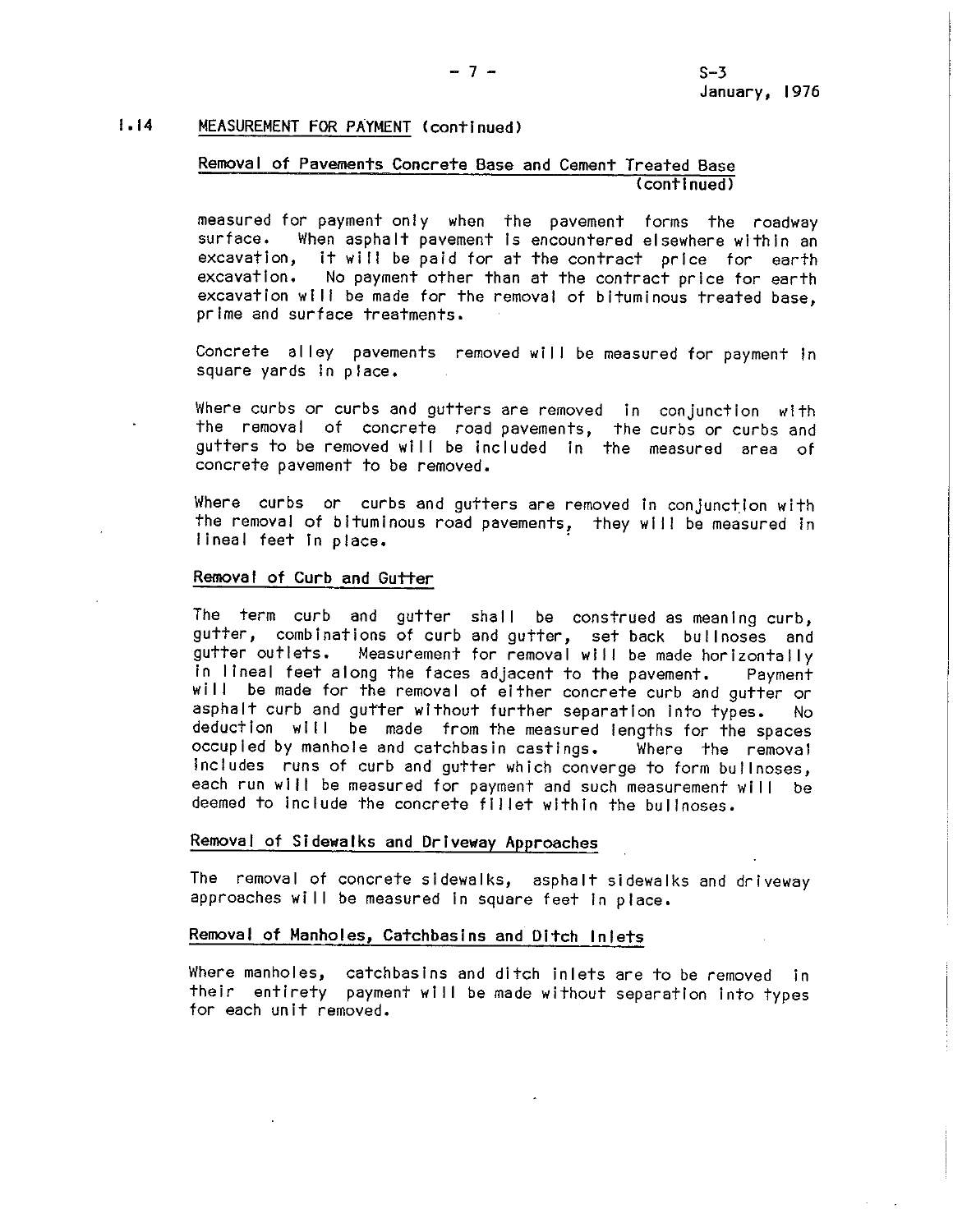## **1,14 MEASUREMENT FOR PAYMENT (continued)**

## **Removal of Fences, Guide Rails and Guide Posts**

Where fences, quide rails and quide posts are to be removed. measurement will be made horizontally in lineal feet of the actual length of run of each type of installation removed except however, where cable guide rails are anchored to concrete blocks, measurement will be made between the end anchor cleats with no additional measurement made of the overlapping sections at intermediate anchorages and the removal of concrete anchor blocks will be paid for as a separate item.

## **Removal of Sewers**

The removal of sewers will be measured horizontally in lineal feet. There wl II be no deduction In length for the spaces occupied by intermediate manholes, catchbaslns or ditch inlets.

## **Removal of Bridges, Culverts and other Items**

The removal of bridges, culverts and other Items not previously referred to may be paid for by each, by lump sum, by the cubic yard or by such other method as the contract may call for. Where the contract cal Is for payment by the cubic yard, measurement wl II be made of the total volume of material making up the structure, portion of structure or group of structures designated for removal under the contract Item Including mortared masonry, concrete or material embedded in the concrete.

## **Imported Backfill Material**

Imported backfill material will be measured for payment in accordance with the specification for the material required and used,

#### **Earth Excavation**

Earth excavated in the course of demolition operations and subsequently wasted or used for backfi II or embankment construction will not be measured for payment under this specification. When however such excavation overlaps excavation required for other work under the contract, then the over-lapping excavation shall be paid for In accordance with the specification for such other work.

#### **Compaction**

Payment for compaction shall be made in accordance with the contract unit prices for the number of hours of equipment as spec If led.